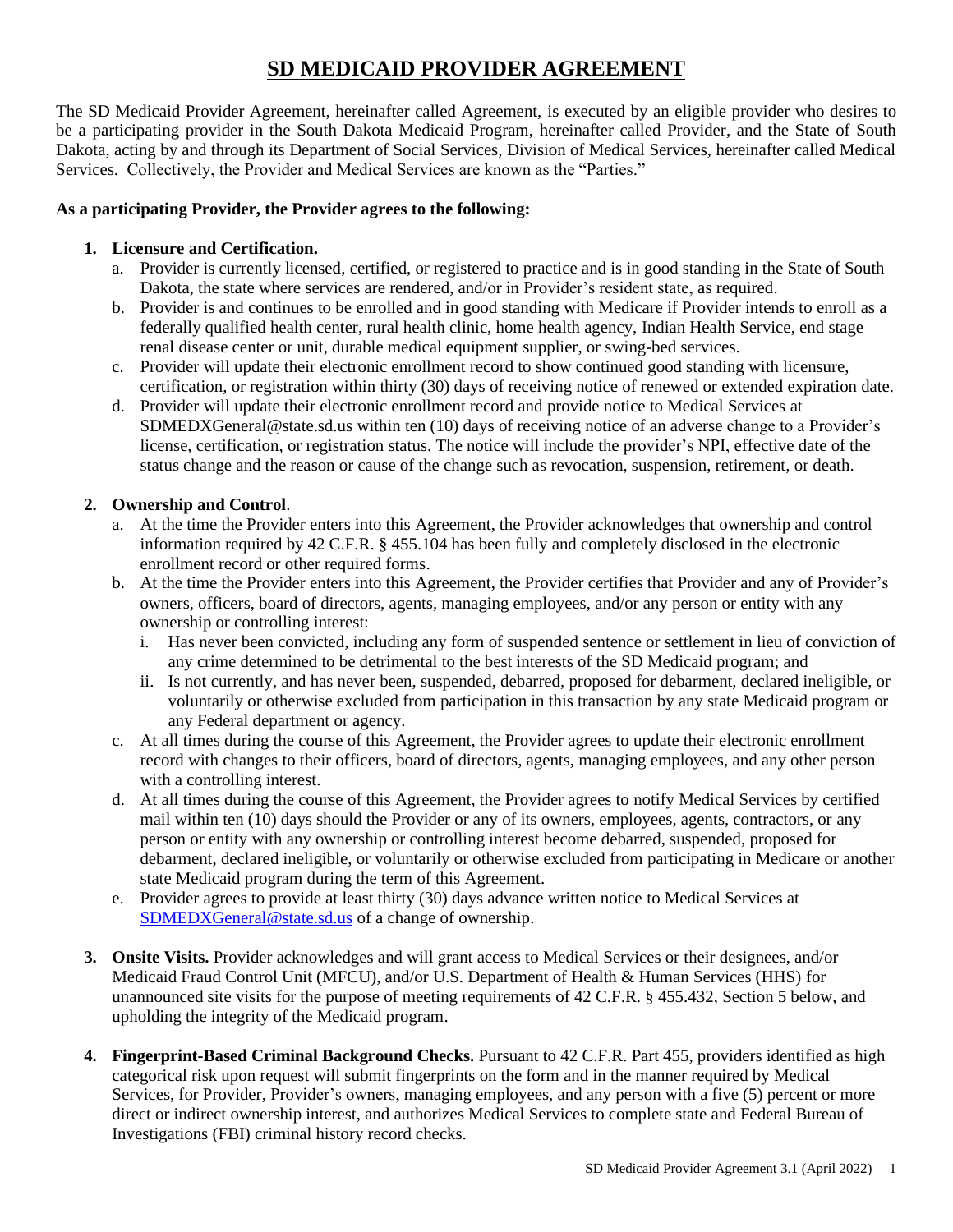### **5. Inspection and Maintenance of Records**.

- a. Provider will keep their electronic enrollment record current and promptly make updates to changes including, but not limited to, Provider's name, locations and addresses, contact information, payment details, managing or controlling interests, license expiration, and additions, deletions, or replacements in entity association of servicing providers and their corresponding dates of participation and locations.
- b. Provider shall keep complete and accurate medical and fiscal records for a period of at least six years after the last claim is adjudicated or while an audit or investigation is pending that fully justify and disclose the extent of the services rendered and billings made under the SD Medicaid Program.
- c. Upon request, Provider agrees to utilize fiscal records to provide Medical Services with cost reports in the form and manner prescribed by Medical Services.
- d. Provider will maintain and supply all documentation necessary for the reimbursement of any outstanding claims upon termination from the SD Medicaid program.
- e. Provider agrees to provide Medical Services with copies of any care coordination agreement or subsequent addendums entered into with Indian Health Services or any other tribal program and notification of agreement termination.
- f. Providers eligible to render health care services under contracts implemented under the Indian Self-Determination and Education Assistance Act, as amended, often referred to as 638 contracts, will provide copies of the initiated contracts and addendums or modifications which outline the covered medical or health care services.
- g. Provider agrees to allow Medical Services, and/or MFCU and/or HHS immediate access to any and all materials which may be deemed confidential by any regulatory or licensing agency, board or commission.
- h. Upon request, Provider shall furnish Medical Services, MFCU, and/or HHS access and information regarding any payments claimed for providing services.
	- i. Requested information must be provided to Medical Services and/or MFCU within 30 days pursuant to ARSD 67:16:33:04.
	- ii. Requested information must be provided to HHS within 35 days pursuant to 42 C.F.R. § 455.105.
- **6. False Claims Act Education.** If Provider meets the annual threshold of \$5 million in Medicaid payments, Provider will self-identify that they qualify as an "entity" and comply with the requirements of 42 U.S.C. § 1396a(a)(68).

#### **7. Billing and Payment.**

- a. Provider agrees to provide medically necessary goods and services as required by the recipient and only in the amount required by the recipient without discrimination on the grounds of age, race, color, sex, national origin, physical or mental disability, religion, marital or economic status, service utilization, or health status or need for services, except when that illness or condition can be better treated by another provider type.
- b. Provider acknowledges that by submitting a claim to the SD Medicaid Program, Provider certifies that the services and supplies were
	- i. Medically necessary;
	- ii. Rendered prior to the submission of the claim; and
	- iii. Rendered by Provider or incident to Provider's professional service by an employee, and in the case of an individual practitioner, under Provider's immediate personal supervision as permitted by the SD Medicaid Program.
- c. Provider agrees to submit claims:
	- i. In accordance with billing manuals and instructions, Companion Guides, and as required under any and all state regulations;
	- ii. That are timely, true, accurate, and complete; and
	- iii. With charges that do not exceed the usual, customary, and reasonable (UCR) amount which is an amount based on what providers in that area usually charge to the general public for the same or similar medical services and supplies. Provider further agrees to provide Medical Services and/or MFCU and/or HHS access to Provider's usual and customary billing practices and records.
- d. Provider acknowledges by Provider's signature on this Agreement that Provider understands that payment and satisfaction of each claim will be from Federal and State funds and that any false claims, statements or documents, or concealment of material fact, may be prosecuted under applicable Federal and State law.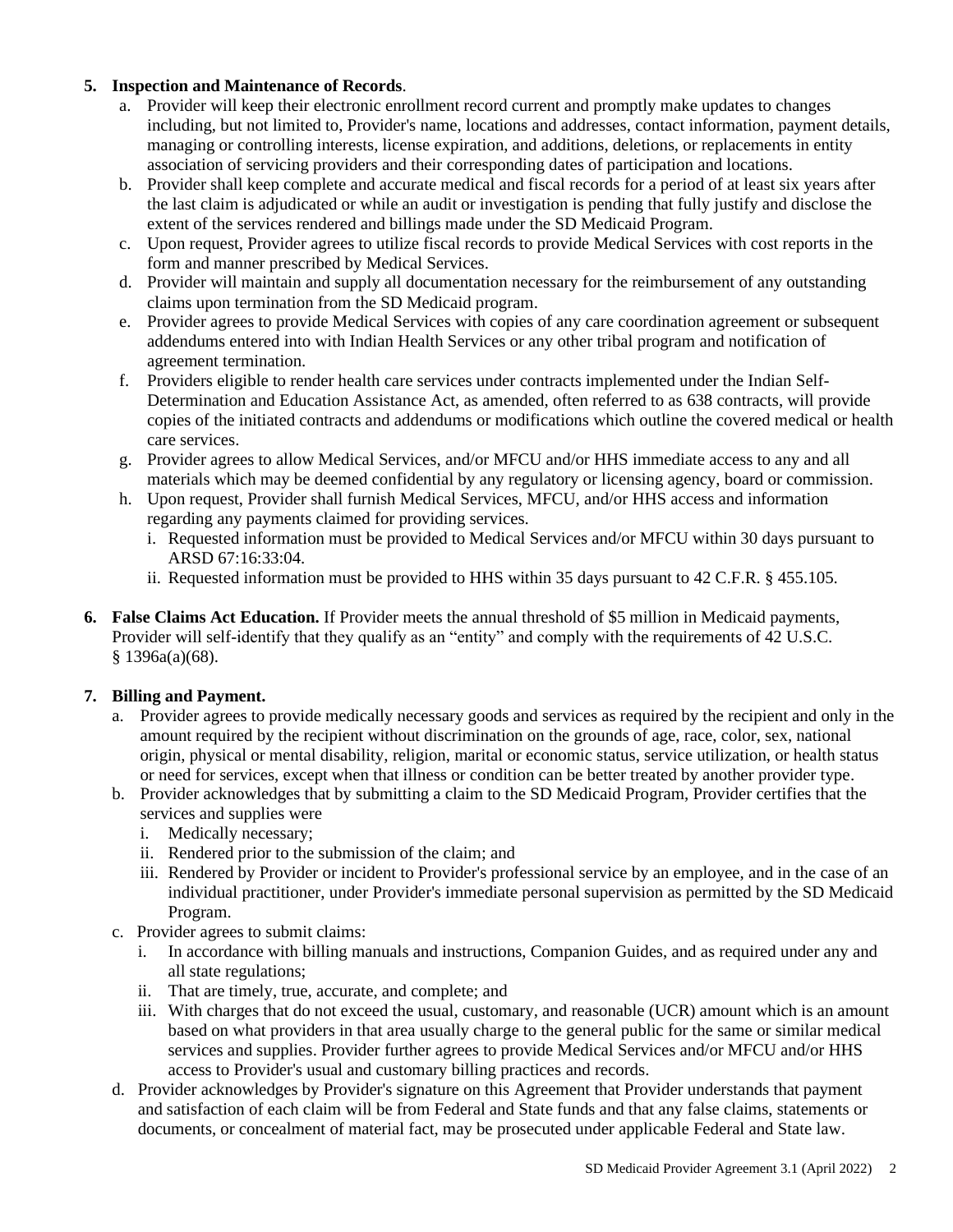- e. Provider agrees to be individually responsible and accountable for the completion, accuracy, and validity of all claims submitted, including claims submitted for Provider by other parties. Provider further agrees to not make or cause to be made a claim, knowing the claim to be false, in whole or in part, by commission or omission or in any other respect contrary to the provisions of SDCL 22-45.
- f. Provider agrees not to bill, charge, collect a deposit from, seek compensation from, seek remuneration from, surcharge, or have any recourse against a recipient or person acting on behalf of a recipient, except to the extent that Medical Services has authorized cost sharing such as a copayment. Provider will accept as payment in full the amounts paid in accordance with the reimbursement rates established by Medical Services, except where payment by the recipient is authorized by Medical Services including any authorized cost sharing. A provider may not bill a recipient for services that are allowable by Medical Services, but not paid due to the provider's lack of adherence to Medical Services' or other payer requirements.
- g. Provider understands that failure to submit or failure to retain adequate documentation for all services billed to the SD Medicaid Program may result in recovery of payments for medical services not adequately documented and may result in the termination or suspension of Provider from participation in the SD Medicaid Program, and may result in civil or criminal liability.
- h. Provider acknowledges that Medical Services is the payer of last resort (subject to certain exceptions) and acknowledges its obligation to pursue payment from all other liable parties. Provider further agrees that in the event Provider receives payment from the SD Medicaid Program in error or in excess of the amount properly due under the applicable rules and procedures, Provider will promptly notify Medical Services and arrange for the return of any excess money so received.
- i. Provider agrees to accept payment from the SD Medicaid Program via electronic funds transfer.

## **8. Electronic Data Interchange (EDI).**

- a. Provider agrees that this Agreement, among other items, constitutes a trading partner agreement as defined by 45 C.F.R. § 160.103 and governs the exchange of electronic health information between the Parties by Health Insurance Portability and Accountability Act of 1996 (HIPAA) standard transactions and permits appropriate disclosure and use of such information as permitted by law.
- b. The Provider agrees to comply with all State and federal law, rule, regulation and applicable policy, including without limitation HIPAA, Sections 1171 through 1179 of the Social Security Act, Title 45 of the Code of Federal Regulation including Parts 160, 162, and 164, all applicable federal regulation, the electronic data transaction standards and code sets, the HIPAA Implementation Guides, and Medical Services' Companion Guides.
- c. Prior to EDI and throughout the life of the Agreement, the Provider's electronic enrollment record will correctly indicate their desire to participate in EDI.
- d. In the event that any billing agent or clearinghouse relationship exists, the Provider's enrollment record will capture the relationship and the standard transactions the billing agent or clearinghouse is authorized to participate in.
- e. Each party is responsible for all costs, charges, or fees it may incur by transmitting electronic transactions to, or receiving electronic transactions from, the other party.
- f. Provider shall not change the definition, data condition, meaning, intent or use of a data element or segment in a standard transaction;
- g. Provider shall not add any data elements or segments to the maximum defined data set, or use any code or data elements that are not in the standard transactions or are marked as "not used."
- h. Each party is solely responsible for the preservation, confidentiality, and security of data exchanged as well as data in its possession, including data in transmissions received from the other party and will establish processes to limit access to those who need it to perform their duties and safeguard unauthorized access.
- i. The Provider agrees and understands that there exists the possibility that Medical Services or others may request an exception from the Transaction and Code Set Regulations in whole or in part. If this occurs, Provider agrees that it will cooperate and fully participate in the testing, verification, and implementation of a modification to the standard.
- j. The Provider understands that the transaction standards and code sets may be modified and agrees that it will cooperate and fully participate in modifying, testing, verifying, and implementing the modifications or changes.
- k. The Provider understands that it is responsible for following the Implementation Guides and Addendums as well as the DSS Companion Guides which are subject to change and will ensure that prior to initiating any EDI, the format specifications in the most current Guides are met. Failure to comply with the format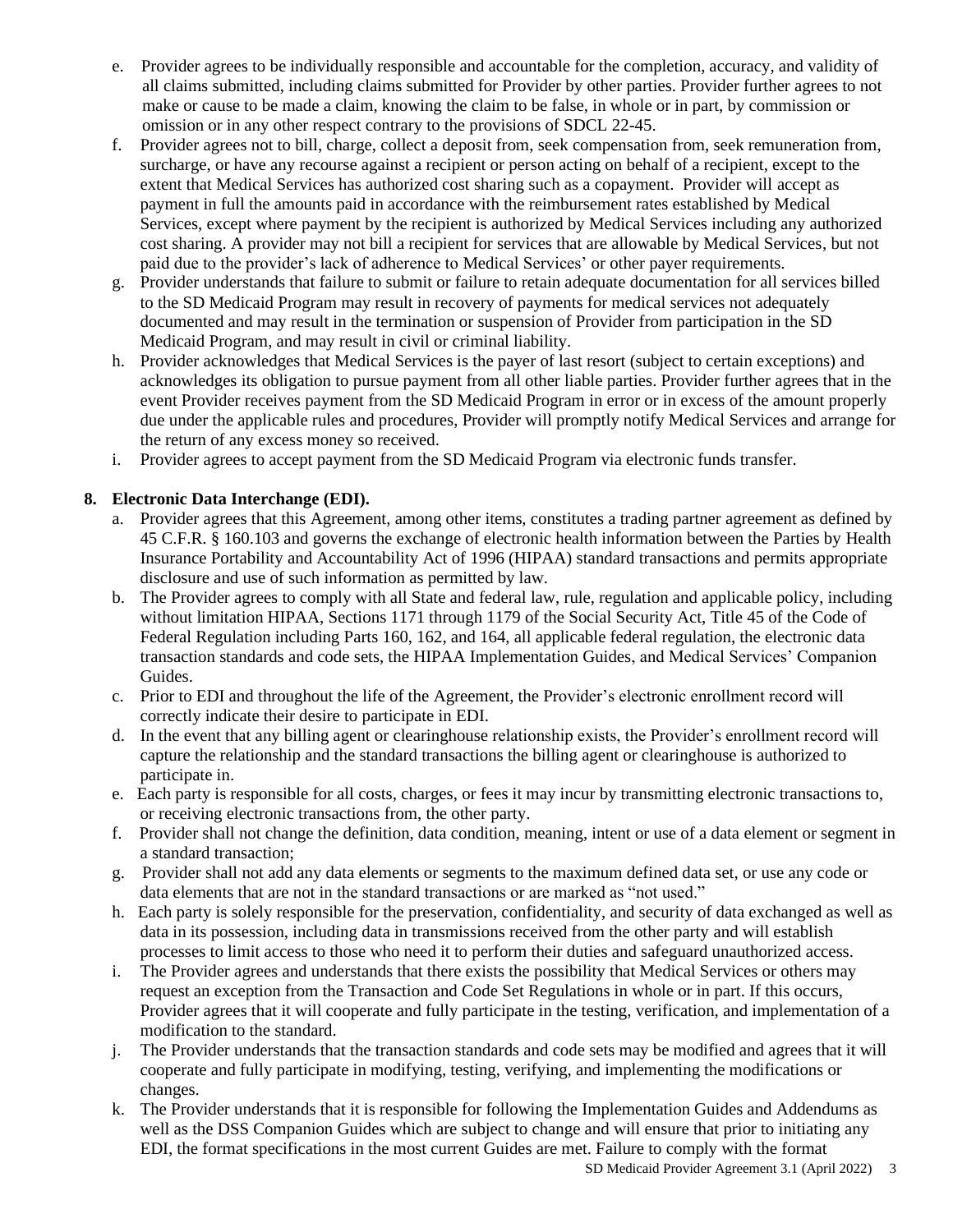specifications will result in the electronic claim or transaction being rejected and Medical Services will not be obligated to respond to the transaction.

- l. The data shall be and remain the property of Medical Services and the Provider agrees that it acquires no title, rights, or interest to the data furnished by Medical Services, including de-identified information, as a result of the Agreement.
- m. The Provider acknowledges that criminal and civil penalties may apply for unapproved use of disclosure data.
- n. Medical Services shall not be liable to the Provider for any damage or expenses for damages in any amount incurred as a result of inaccuracies in any of the information, data, electronic files, or documents supplied.

### **9. Security.**

- a. Provider agrees to use appropriate safeguards and comply with Subpart C of 45 C.F.R. Part 164 with respect to electronic protected health information, to prevent the use or unnecessary or unlawful disclosure of protected health information.
- b. Provider agrees to report unnecessary or unlawful use or disclosure of protected health information of which it becomes aware, including breaches of unsecured protected health information as specified at 45 C.F.R. § 154.410, and any security incident of which it becomes aware within five (5) business days of receiving knowledge of such use, disclosure, breach, or security incident by contacting the Department of Social Services' Privacy Officer at DSSprivacyofficer@state.sd.us.

### **10. Termination.** This Agreement can be terminated for:

- a. Failure to comply with any portion of this Agreement, addendums to this Agreement, conditions of participation, or requirements and limits of applicable rules and regulations;
- b. Improper submission of claims, or actions deemed an abuse of the SD Medicaid Program, or actions involving SD Medicaid Program abuse which result in administrative, civil or criminal liability;
- c. Conviction (including any form of suspended sentence) of any crime determined to be detrimental to the best interests of the SD Medicaid Program;
- d. Suspension, revocation, or termination from participation in Medicare or another state's Medicaid program;
- e. Provider's license or certification is surrendered, lapsed, suspended, revoked, or is otherwise not active and in good standing;
- f. The ownership, assets, or control of the Provider's entity are sold or transferred;
- g. A change in federal tax identification number;
- h. Thirty days elapse since Medical Services provided notice to the Provider of its intent to terminate the Agreement;
- i. Inactivity of paid claims for a period of twenty-four months or greater; or
- j. The matter of Provider convenience at the request of the Provider with thirty days of advance notice.

#### **11. Payment Suspension.**

- a. In the case that the Provider's eligibility status with Medical Services, Medicare, or another state's Medicaid program is not active and in good standing, including retroactive determinations and periods of time where the Provider has not yet exhausted appeal rights, Medical Services reserves the right to suspend payment for services rendered. In the case where the Provider's eligibility status is not returned to active and good standing, payment for services rendered during the determined period of ineligibility may be denied. Provider may not bill or have any recourse against a recipient or person acting on behalf of a recipient for services denied due to Provider ineligibility.
- b. In the case that the Provider has failed to maintain their electronic enrollment record with accurate information including, but not limited to payment details and pay-to address, Medical Services reserves the right to suspend payment for services rendered until the Provider has updated their enrollment record.
- c. Additional payment suspensions, such as those identified in 42 C.F.R. Part 455 may also apply.
- **12. Governing Law and Venue.** This Agreement shall be governed and construed in accordance with the laws of the state of South Dakota. Venue for any lawsuit pertaining to or affecting this Agreement shall be in the Circuit Court, Sixth judicial Circuit, Hughes County, South Dakota. The Provider is subject to and shall comply with all Federal and State laws, regulations and rules applicable to Provider's participation in the SD Medicaid Program. Provider also agrees to abide by regulations and rules adopted during the term of the Agreement pursuant to SDCL Chapter 1-26 or 5 U.S.C. §553 in effect at the time the service is rendered.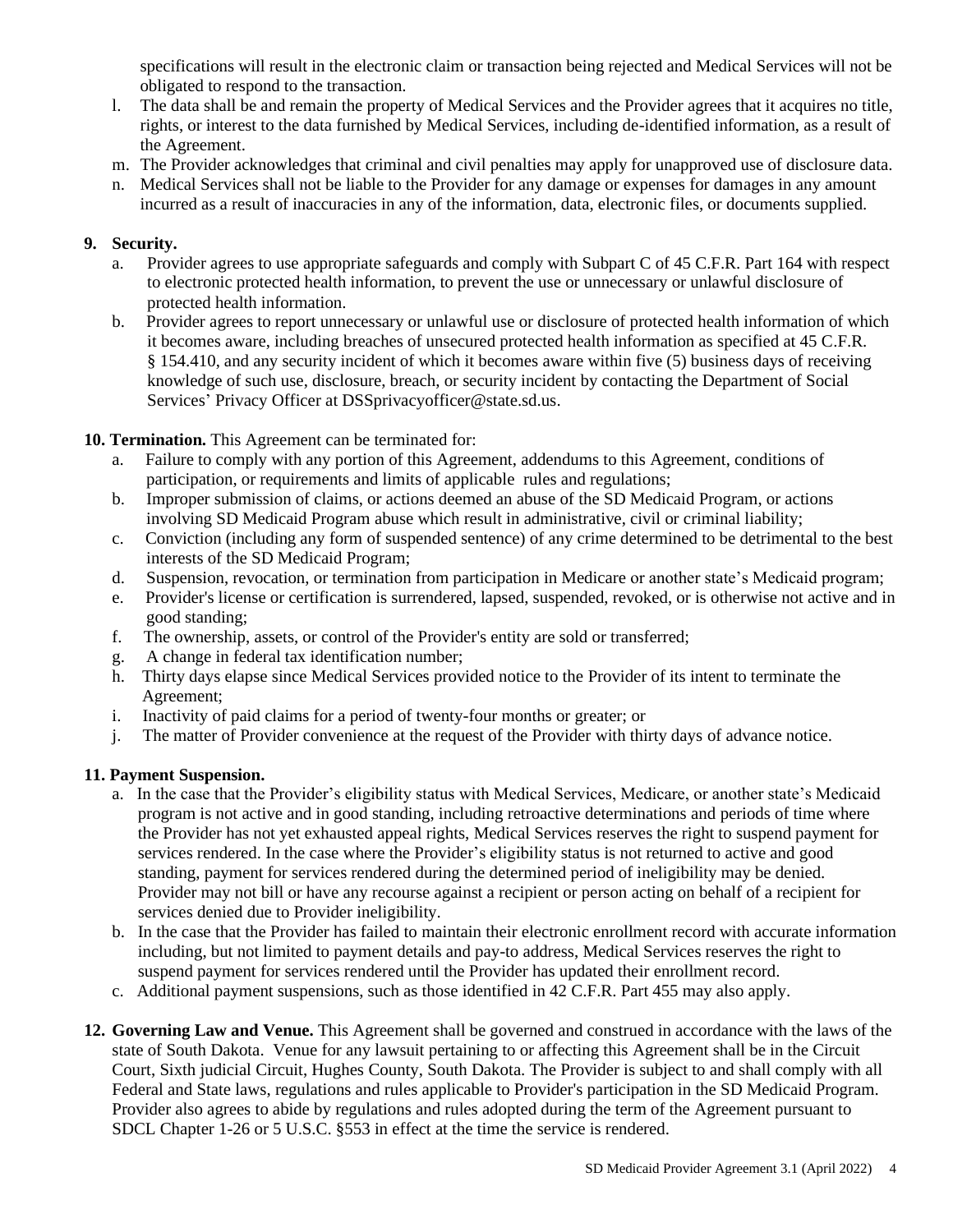- **13. Electronic Signatures.** Provider and Medical Services agree that each may treat executed faxes, scanned images, or photocopies with signatures as original documents.
- **14. Effective Date.** This Agreement is binding upon enrollment effective date.
- **15. Signature Block.** If Provider is a legal entity other than a person, identify the organization as the Provider in the Provider Name field. The person signing the Agreement on behalf of the Provider warrants that he/she has legal authority to bind Provider.

#### **TO BE COMPLETED BY PROVIDER**

I declare and affirm under the penalties of perjury that this Agreement has been examined by me, and to the best of my knowledge and belief, is in all things true and correct. I further declare and affirm under the penalties of perjury that any claim to be submitted pursuant to this Agreement will be examined by me, and to the best of my knowledge and belief, will be in all things true and correct.

| PROVIDER NAME: __________                                                 |                                                                                                                         |
|---------------------------------------------------------------------------|-------------------------------------------------------------------------------------------------------------------------|
|                                                                           | (Legal Name of Individual Provider for Individual Enrollments or Legal Name of Organization for Other Enrollment Types) |
| BY:<br>Authorized Signature (Must be Provider for Individual Enrollments) |                                                                                                                         |
|                                                                           |                                                                                                                         |
| NAME:                                                                     |                                                                                                                         |
| (Printed Name of Signatory)                                               |                                                                                                                         |
|                                                                           |                                                                                                                         |
| (Only applies if Agreement for individual enrollment type)                |                                                                                                                         |
|                                                                           |                                                                                                                         |
|                                                                           |                                                                                                                         |
|                                                                           |                                                                                                                         |
|                                                                           |                                                                                                                         |
|                                                                           |                                                                                                                         |
|                                                                           | TO BE COMPLETED BY MEDICAL SERVICES                                                                                     |
|                                                                           |                                                                                                                         |
|                                                                           | NEW REVALIDATION                                                                                                        |
| RISK LEVEL                                                                |                                                                                                                         |